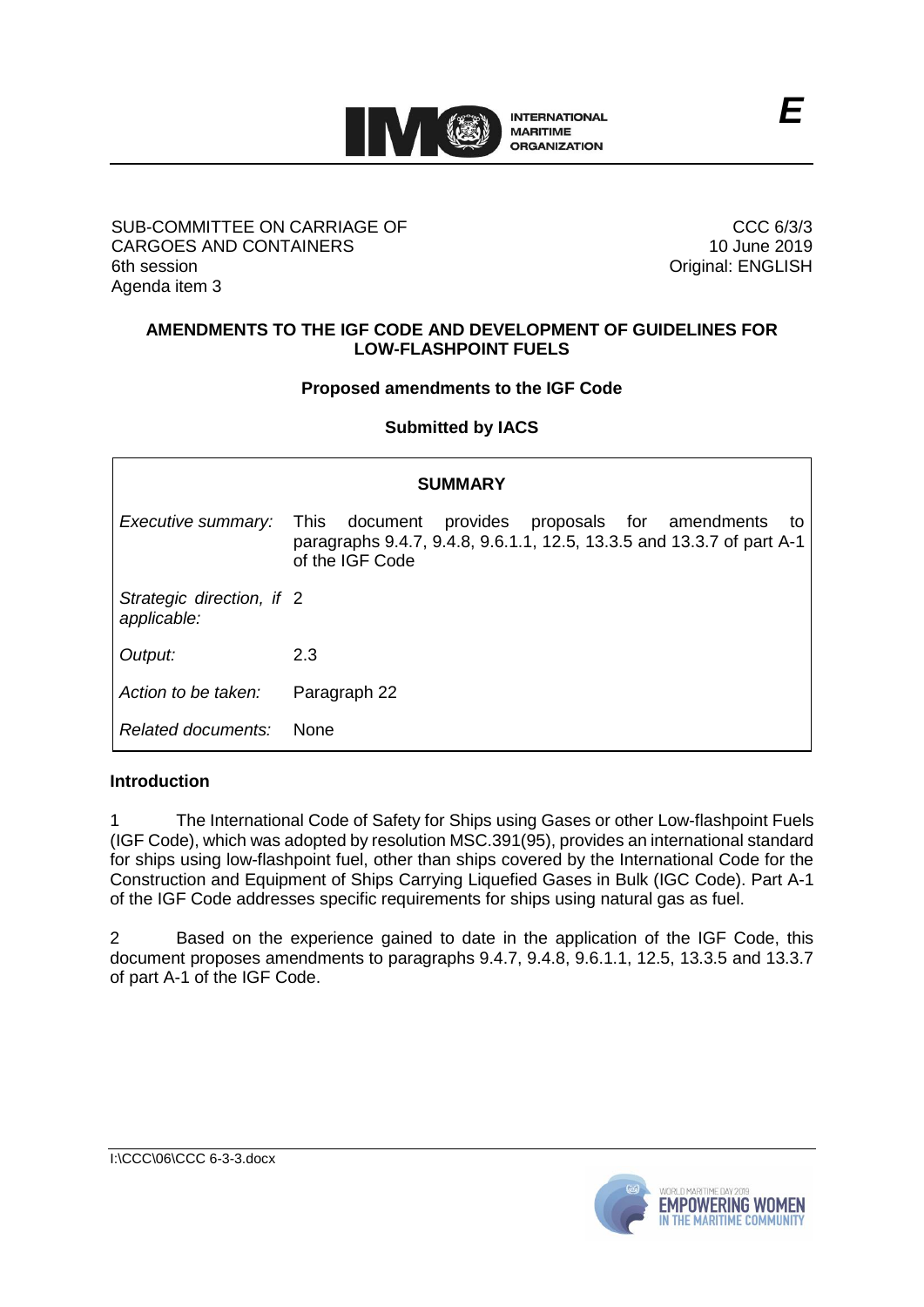# **Discussion**

# *Paragraph 9.4.7 of part A-1 of the IGF Code*

3 Paragraph 9.4.7 of the IGF Code states:

*"9.4.7 In cases where the master gas fuel valve is automatically shutdown, the complete gas supply branch downstream of the double block and bleed valve shall be automatically ventilated assuming reverse flow from the engine to the pipe."*

4 IACS notes that the requirements of paragraph 9.4.7 only requires automatic venting of the gas supply downstream of the double block and bleed valves in cases where the master valve is automatically shutdown. IACS understands that the requirement for depressurizing the gas supply system in cases where the master valve is automatically shutdown is applicable for the complete gas supply piping from the master gas valve to the consumer, regardless of consumer arrangements.

5 Consequently, IACS proposes the following amendments to paragraph 9.4.7 (shown as additions/deletions):

*"9.4.7 In cases where the master gas fuel valve is automatically shutdown, the complete gas supply pipe between the master valve and the double block and bleed valves and between the double block and bleed valves and the consumer branch downstream of the double block and bleed valve shall be automatically ventilated vented assuming reverse flow from the engine to the pipe."*

# *Paragraph 9.4.8 of part A-1 of the IGF Code*

6 Paragraph 9.4.8 of the Code states:

*"9.4.8 There shall be one manually operated shutdown valve in the gas supply line to each engine upstream of the double block and bleed valves to assure safe isolation during maintenance on the engine."*

7 IACS understands that safe isolation during maintenance should also be required for other gas consumers – such as boilers, gas combustion units and gas turbines.

8 Consequently, IACS proposes the following amendments to paragraph 9.4.8 (shown as additions/deletions):

"9.4.8 *There shall be one manually operated shutdown valve in the gas supply line to each engine gas consumer upstream of the double block and bleed valves to assure safe isolation during maintenance on the engine gas consumer."*

## *Paragraph 9.6.1 of part A-1 of the IGF Code*

9 Paragraph 9.6.1 of the Code states:

*"9.6 Fuel piping in gas-safe machinery spaces shall be completely enclosed by a double pipe or duct fulfilling one of the following conditions:*

> *.1 the gas piping shall be a double wall piping system with the gas fuel contained in the inner pipe. The space between the concentric pipes shall be pressurized with inert gas at a pressure greater than the*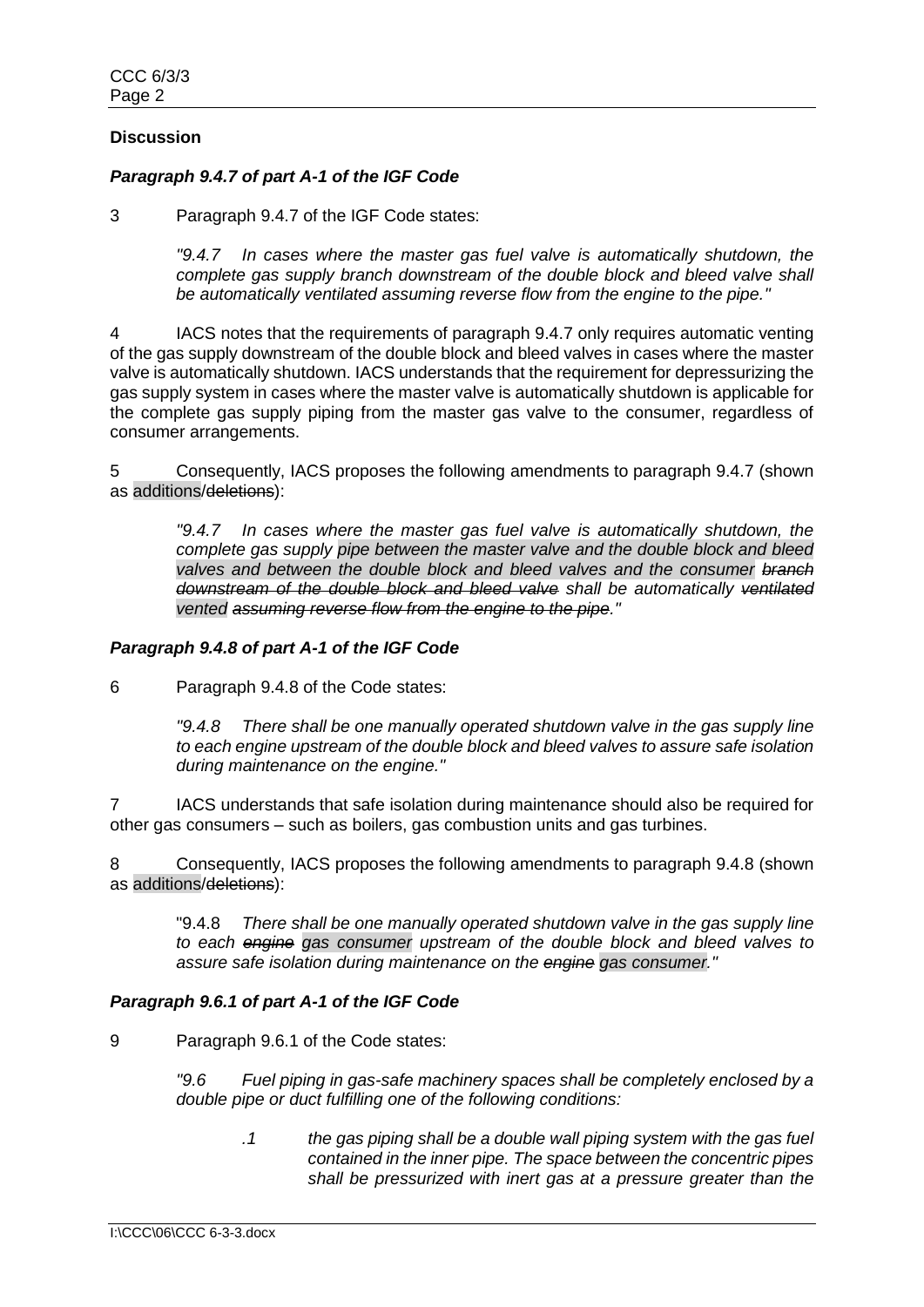*gas fuel pressure. Suitable alarms shall be provided to indicate a loss of inert gas pressure between the pipes. When the inner pipe contains high pressure gas, the system shall be so arranged that the pipe between the master gas valve and the engine is automatically purged with inert gas when the master gas valve is closed; or"*

10 IACS considers that confusion is caused by paragraph 9.6.1 including purging requirements for high pressure systems in the section of the IGF Code that details the two different permitted concepts for double barrier protection. IACS also notes that the specific identification of high pressure purging and inert functions, currently provided in paragraph 9.6.1, is not provided in the requirements in paragraph 9.4.7 of the IGF Code. On this concept, IACS considers there is no justification for a difference between high pressure and low pressure systems; and IACS considers that these inconsistent requirements can lead to different interpretations of the requirements.

11 Consequently, IACS proposes the following amendments to paragraph 9.6.1 (shown as additions/deletions):

*"9.6 Gas fuel piping in gas-safe machinery spaces shall be completely enclosed by a double pipe or duct fulfilling one of the following conditions:* 

*.1 the gas fuel piping shall be a double wall piping system with the gas fuel contained in the inner pipe. The space between the concentric pipes shall be pressurized with inert gas at a pressure greater than the gas fuel pressure. Suitable alarms shall be provided to indicate a loss of inert gas pressure between the pipes. When the inner pipe contains high pressure gas, the system shall be so arranged that the pipe between the master gas valve and the engine is automatically purged with inert gas when the master gas valve is closed; or"*

## *Paragraph 12.5 of part A-1 of the IGF Code*

12 Paragraph 12.5 of the IGF Code states:

#### *"Hazardous area zones*

*12.5.1 Hazardous area zone 0*

*This zone includes, but is not limited to the interiors of fuel tanks, any pipework for pressure-relief or other venting systems for fuel tanks, pipes and equipment containing fuel.*

*12.5.2 Hazardous area zone 1\**

*This zone includes, but is not limited to:*

- *.1 tank connection spaces, fuel storage hold spaces† and interbarrier spaces;*
- *†* Fuel storage hold spaces for type C tanks are normally not considered as zone 1.

*\_\_\_\_\_\_\_\_\_\_* 

*<sup>\*</sup>* Instrumentation and electrical apparatus installed within these areas should be of a type suitable for zone 1.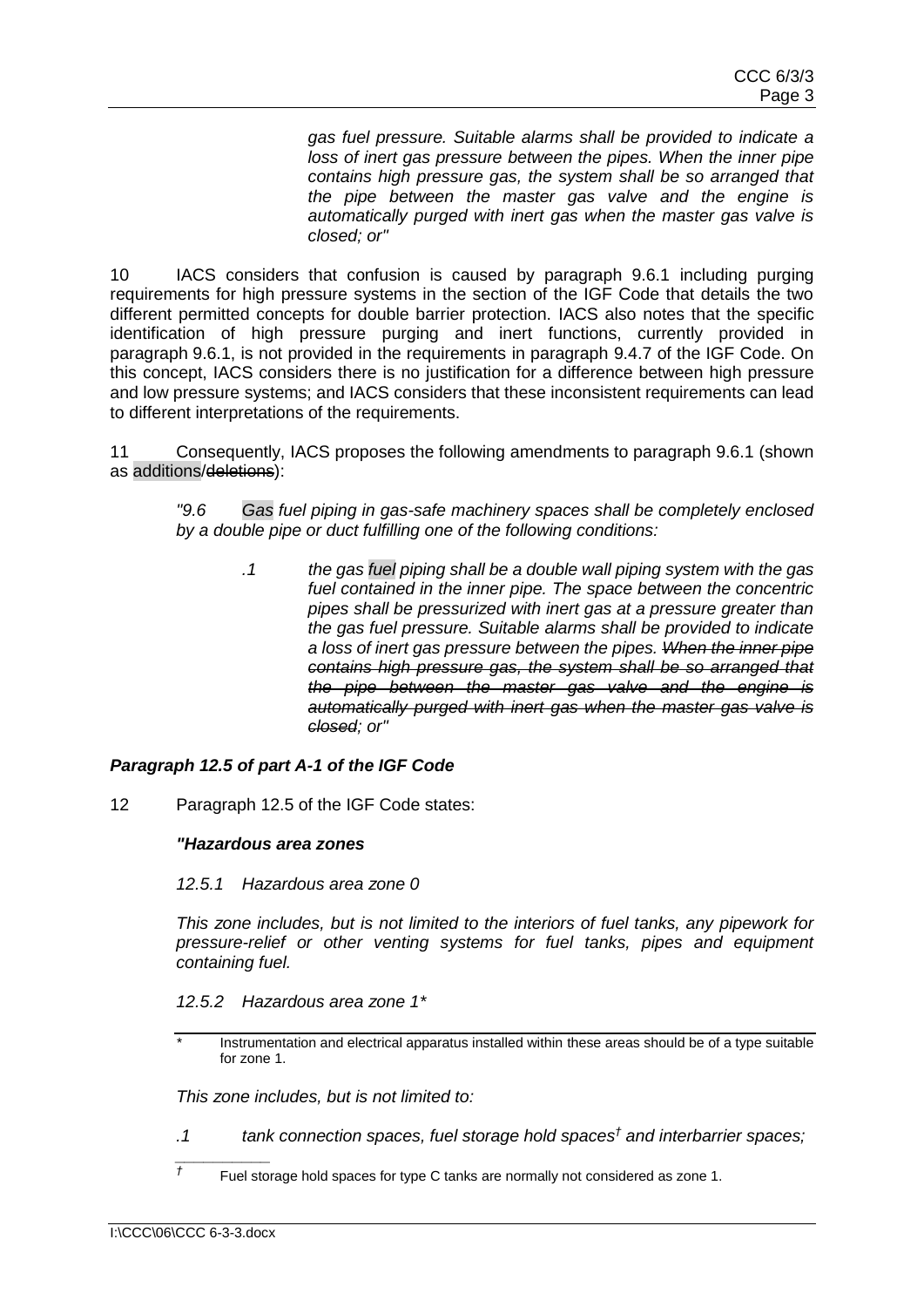- *.2 fuel preparation room arranged with ventilation according to 13.6;*
- *.3 areas on open deck, or semi-enclosed spaces on deck, within 3 m of any fuel tank outlet, gas or vapour outlet,‡ bunker manifold valve, other fuel valve, fuel pipe flange, fuel preparation room ventilation outlets and fuel tank openings for pressure release provided to permit the flow of small volumes of gas or vapour mixtures caused by thermal variation;*
- *\_\_\_\_\_\_\_\_\_\_ ‡* Such areas are, for example, all areas within 3 m of fuel tank hatches, ullage openings or sounding pipes for fuel tanks located on open deck and gas vapour outlets.
- *.4 areas on open deck or semi-enclosed spaces on deck, within 1.5 m of fuel preparation room entrances, fuel preparation room ventilation inlets and other openings into zone 1 spaces;*
- *.5 areas on the open deck within spillage coamings surrounding gas bunker manifold valves and 3 m beyond these, up to a height of 2.4 m above the deck;*
- *.6 enclosed or semi-enclosed spaces in which pipes containing fuel are located, e.g. ducts around fuel pipes, semi-enclosed bunkering stations;*
- *.7 the ESD-protected machinery space is considered a non-hazardous area during normal operation, but will require equipment required to operate following detection of gas leakage to be certified as suitable for zone 1;*
- *.8 a space protected by an airlock is considered as non-hazardous area during normal operation, but will require equipment required to operate following loss of differential pressure between the protected space and the hazardous area to be certified as suitable for zone 1; and*
- *.9 except for type C tanks, an area within 2.4 m of the outer surface of a fuel containment system where such surface is exposed to the weather.*

*12.5.3 Hazardous area zone 2*§

*\_\_\_\_\_\_\_\_\_\_*  § Instrumentation and electrical apparatus installed within these areas should be of a type suitable for zone 2.

*12.5.3.1 This zone includes, but is not limited to areas within 1.5 m surrounding open or semi-enclosed spaces of zone 1.*

*12.5.3.2 Space containing bolted hatch to tank connection space."*

13 When verifying implementation of paragraph 12.5 of the IGF Code, IACS members have become aware of discrepancies between the above provisions of the IGF Code, IEC standard 60092 and paragraph 1.2.24 of the International Code for the Construction and Equipment of Ships Carrying Liquefied Gases in Bulk (IGC Code), as amended by resolution MSC.370(93).

14 For fuel containment systems other than type C, i.e. types A, B and membrane; the IGC and IGF Codes require a secondary barrier (partial or complete) to provide protection from leakages from the primary barrier. Therefore, for such fuel containment systems, leakage into the interbarrier space is a probable scenario. IACS notes that IEC standard 60092 defines the interbarrier space as a zone 0 hazardous area, but paragraph 12.5.2.1 of the IGF Code defines it as a zone 1.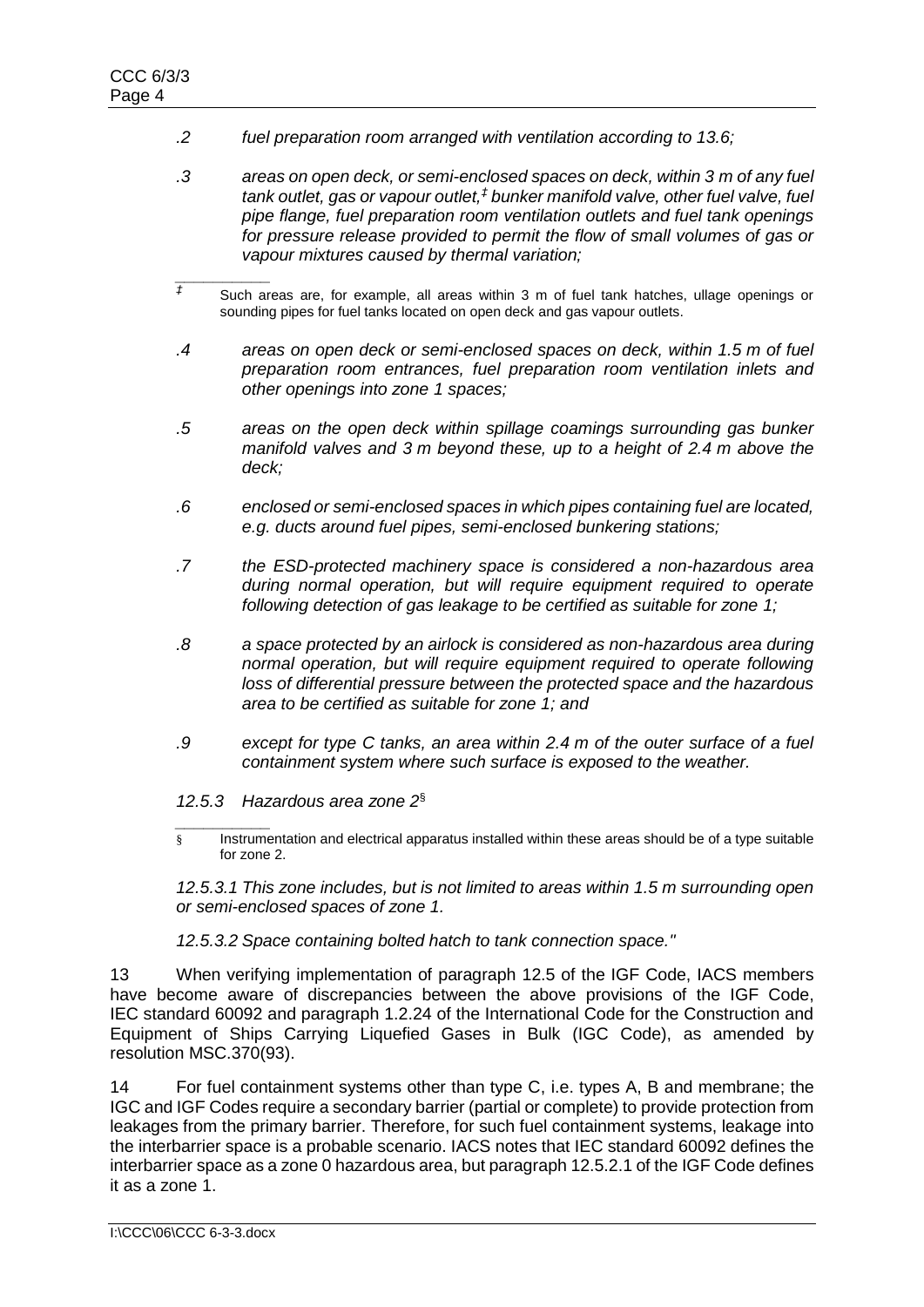15 Furthermore, IACS notes that paragraph 12.5.2.3 of the IGF Code has only addressed "fuel tank openings for pressure release provided to permit the flow of small volumes of gas or vapour mixtures caused by thermal variation" i.e. a 3 metre zone 1 and a 1.5 metre zone 2. This is consistent with the provisions of paragraph 4.2.2.7 of IEC 60092 for the release of small volumes of gas or vapour mixture.

16 Although there may be differences in the volumes of gas or vapour that are released to the vent mast depending on the type of fuel containment system, relief and vent system design and under differing operational scenarios, including emergency situations; IACS considers that paragraph 12.5 of the IGF Code should also address the hazardous area zone distances for "… the passage of large volumes of gas or vapour mixture …", as given in paragraph 4.2.2.8 of IEC 60092, and hence, a 6 metre zone 1 and a 4 metre zone 2 should be defined around the vent mast for such arrangements.

17 Consequently, IACS proposes the following amendments to paragraph 12.5 of the IGF Code so it is consistent with IEC standard 60092 and paragraph 1.2.24 of the IGC Code (shown as additions/deletions):

#### *"Hazardous area zones*

#### *12.5.1 Hazardous area zone 0*

*This zone includes, but is not limited to the interiors of fuel tanks, any pipework for pressure-relief or other venting systems for fuel tanks, pipes and equipment containing fuel, and interbarrier spaces.*

*12.5.2 Hazardous area zone 1\**

*\_\_\_\_\_\_\_\_\_\_* 

*\_\_\_\_\_\_\_\_\_\_* 

*\**

*This zone includes, but is not limited to:*

- *.1 tank connection spaces, and fuel storage hold spaces* † *and interbarrier spaces;*
- *†* Fuel storage hold spaces for type C tanks are normally not considered as zone 1.
- *.2 fuel preparation room arranged with ventilation according to 13.6;*
- *.2bis a space separated from a fuel storage hold space by a single gastight steel boundary where the fuel containment system requires a secondary barrier.*
- *.3 areas on open deck, or semi-enclosed spaces on deck, within 3 m of any fuel tank outlet, gas or vapour outlet,‡ bunker manifold valve, other fuel valve, fuel pipe flange, fuel preparation room ventilation outlets from Zone 1 spaces and fuel tank openings for pressure release provided to permit the flow of small volumes of gas or vapour mixtures caused by thermal variation;*

Instrumentation and electrical apparatus installed within these areas should be of a type suitable for zone 1

*\_\_\_\_\_\_\_\_\_\_ ‡* Such areas are, for example, all areas within 3 m of fuel tank hatches, ullage openings or sounding pipes for fuel tanks located on open deck and gas vapour outlets.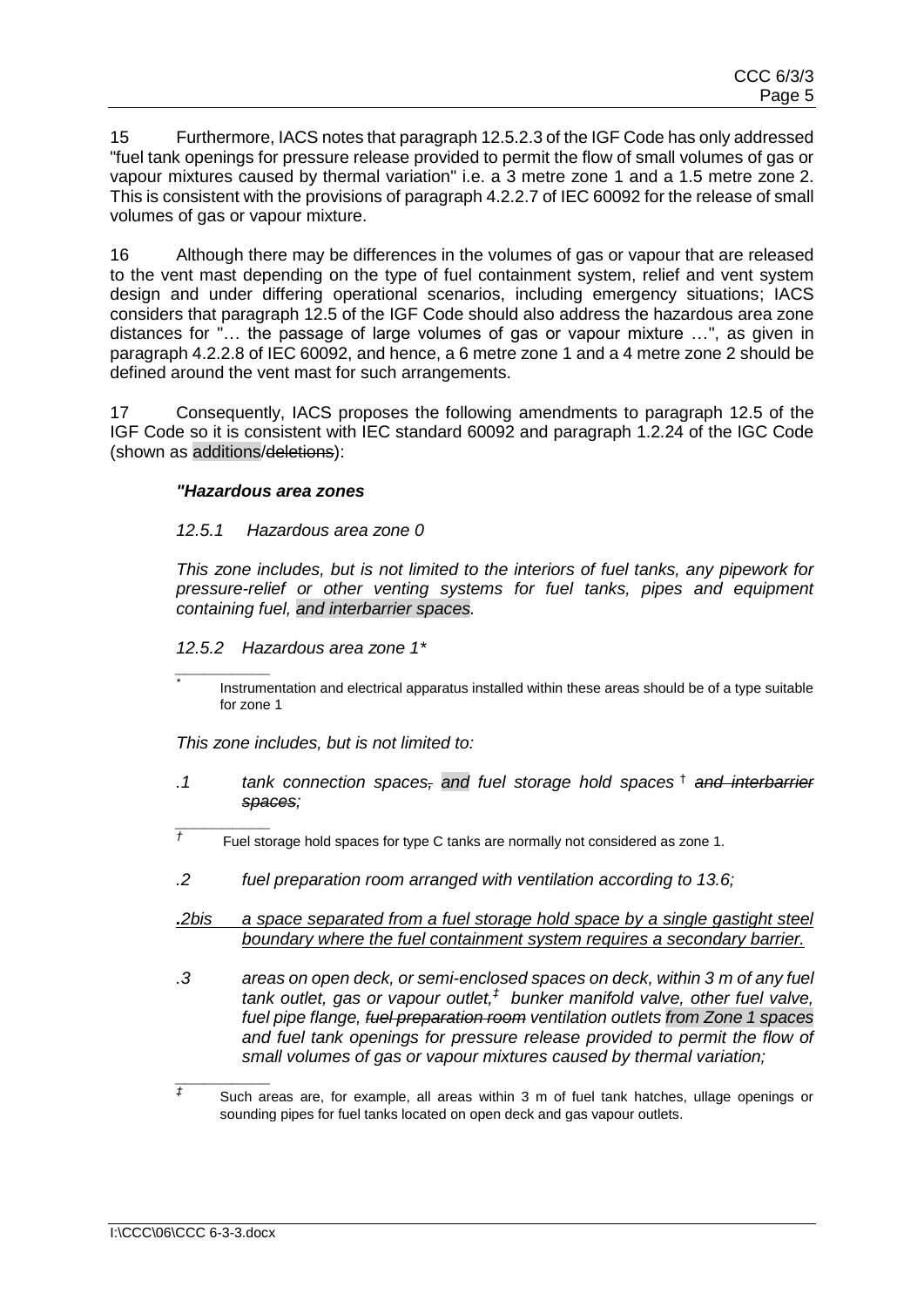- *.3.bis areas on open deck, or semi-enclosed spaces on open deck above and in the vicinity of any gas outlet intended for the passage of large volumes of gas or vapour mixture, within a vertical cylinder of unlimited height and 6 m radius centered upon the center of the outlet, and within a hemisphere of 6 m radius below the outlet.*
- *4 areas on open deck or semi-enclosed spaces on deck, within 1.5 m of fuel preparation room entrances, fuel preparation room ventilation inlets and other openings into zone 1 spaces;*
- *.5 areas on the open deck within spillage coamings surrounding gas bunker manifold valves and 3 m beyond these, up to a height of 2.4 m above the deck;*
- *.6 enclosed or semi-enclosed spaces in which pipes containing fuel are located, e.g. ducts around fuel pipes, semi-enclosed bunkering stations;*
- *.7 the ESD-protected machinery space is considered a non-hazardous area during normal operation, but will require equipment required to operate following detection of gas leakage to be certified as suitable for zone 1;*
- *.8 a space protected by an airlock is considered as non-hazardous area during normal operation, but will require equipment required to operate following loss of differential pressure between the protected space and the hazardous area to be certified as suitable for zone 1; and*
- *.9 except for type C tanks, an area within 2.4 m of the outer surface of a fuel containment system where such surface is exposed to the weather.*
- *12.5.3 Hazardous area zone 2* §
- *\_\_\_\_\_\_\_\_\_\_*  § Instrumentation and electrical apparatus installed within these areas should be of a type suitable for zone 2.

*12.5.3.1 This zone includes, but is not limited to areas within 1.5 m surrounding open or semi-enclosed spaces of zone 1.*

*12.5.3.2 Space containing bolted hatch to tank connection space.*

*12.5.3.3 Spaces 4 m beyond the cylinder and 4 m beyond the sphere defined in 12.5.2.3.bis."*

## *Paragraph 13.3 of part A-1 of the IGF Code*

18 Paragraph 13.3.5 of the IGF Code states:

*"13.3.5 Air inlets for hazardous enclosed spaces shall be taken from areas that, in the absence of the considered inlet, would be non-hazardous. Air inlets for non-hazardous enclosed spaces shall be taken from non-hazardous areas at least 1.5 m away from the boundaries of any hazardous area. Where the inlet duct passes through a more hazardous space, the duct shall be gas-tight and have over-pressure relative to this space."*